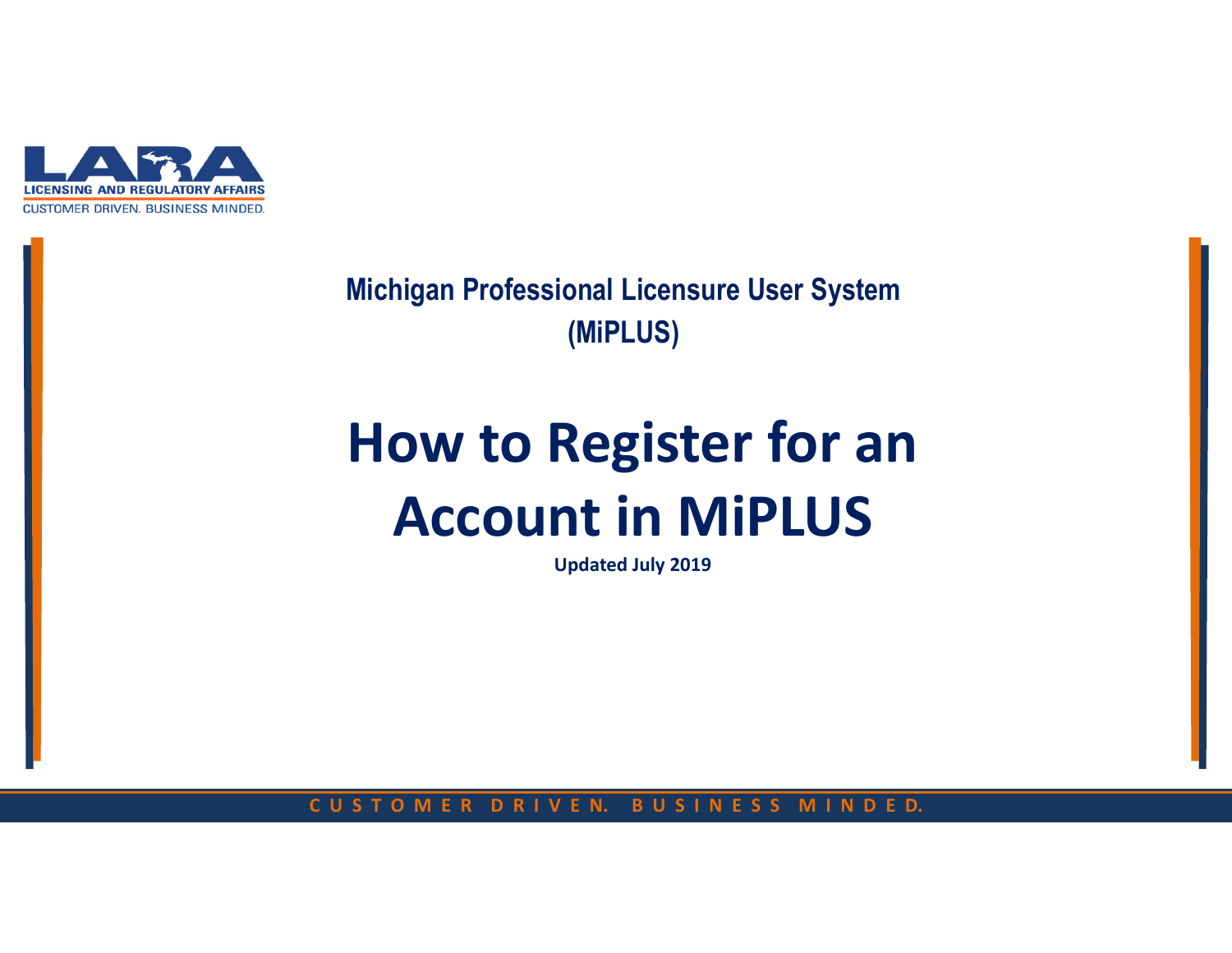**Important Notes for Using MiPLUS**

- •We recommend using Internet Explorer to register your account.
- • You must use a desktop or laptop computer to complete the registration process. You will NOT be able to register or renew using a mobile device (smartphone, iPad, etc.).

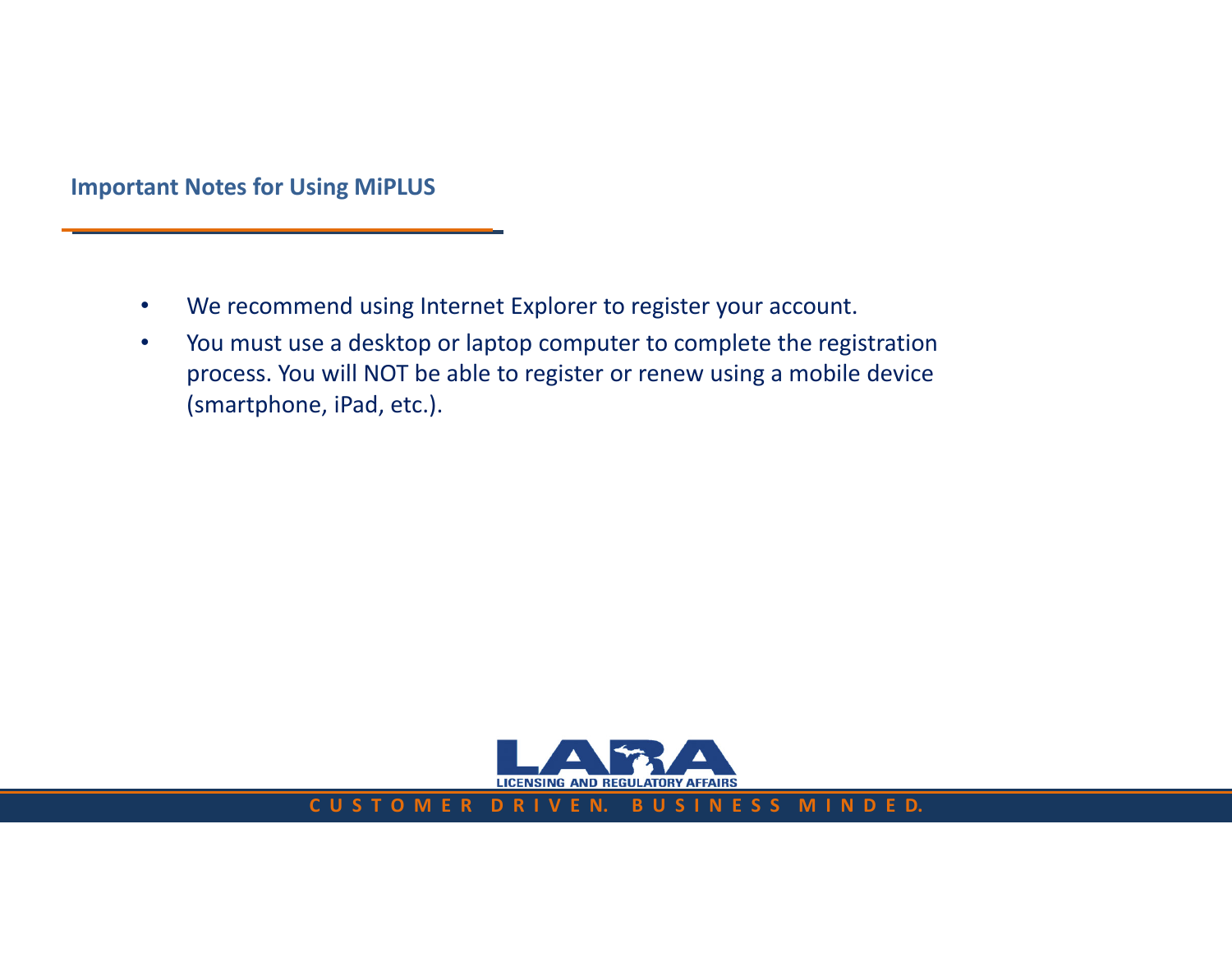## **Getting Started**

- •Proceed to the MiPLUS website at: www.michigan.gov/miplus. If you have never opened a MiPLUS account, select **Register for an Account**.
- • Scroll down and click "Register Your Account Now" located under the Register With MiPLUS title and instruction video.

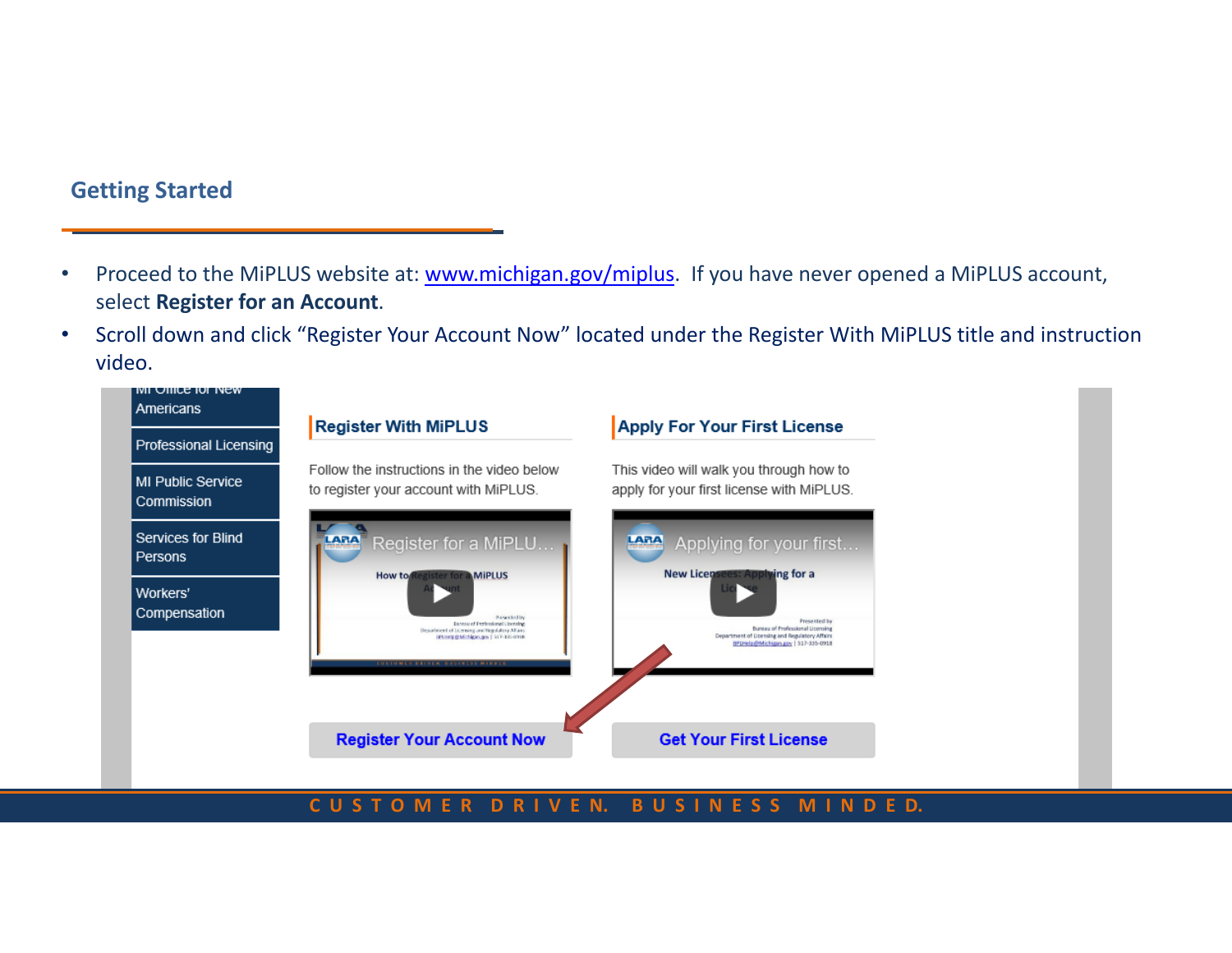#### **How to register for an account in MiPLUS**

#### $\bullet$ On the next page, in the blue box, click on "New Users: Register for an Account

NOTE: If you would like to Renew your license follow these instructions:

- You must use a desktop or laptop computer to complete the registration and renewal process.
- **Login to MiPLUS.**
- Click on the "Licenses" tab.  $\ddot{\phantom{a}}$
- Find your License Number under the "Record Number" column. Click on the "Renew License" link located under the "Action" column.

| Home | Licenses                     | Enforcement |           |                                                               |         |  |  |  |
|------|------------------------------|-------------|-----------|---------------------------------------------------------------|---------|--|--|--|
|      | <b>Advanced Search</b>       |             |           |                                                               |         |  |  |  |
|      |                              |             |           |                                                               |         |  |  |  |
|      | User Name or E-mail:         |             | Password: |                                                               | Login » |  |  |  |
|      |                              |             |           |                                                               |         |  |  |  |
|      | Remember me on this computer |             |           | I've forgotten my password New Users: Register for an Account |         |  |  |  |

#### **Please Login**

Many online services offered by MiPLUS require login for security reasons. If you are an existing user, please enter your user name and password in the box above.

#### **New Users**

If you are a new user, you may register for a MiPLUS account. It only takes a few simple steps and you'll have the added benefits of seeing a complete history of applications, paying fees, checking on the status of pending activities, and more.

#### What would you like to do today?

To get started, select one of the services listed below:

**C U S T O M E R D R I V E N. B U S I N E S S M I N D E D.**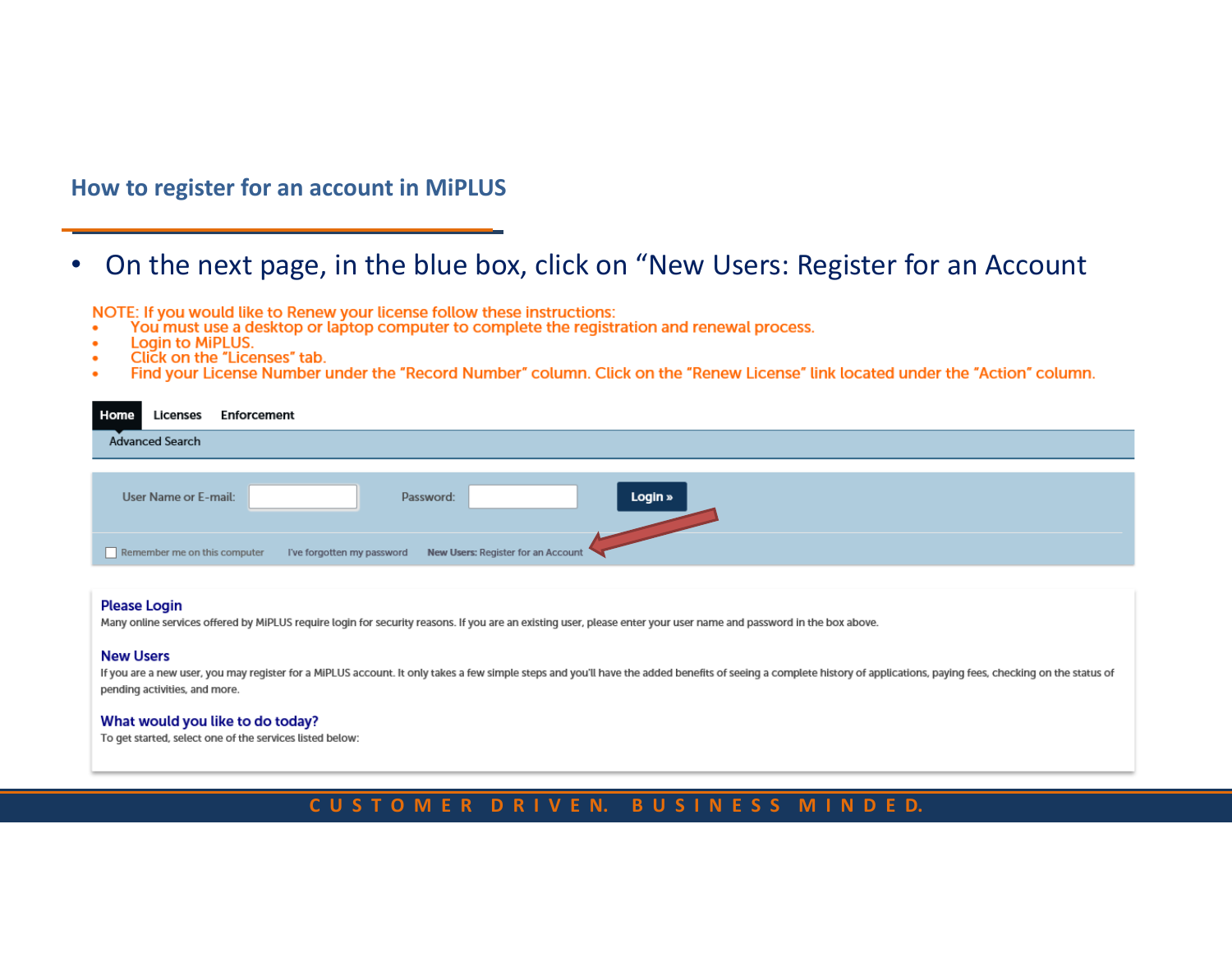#### **Register and Accept Disclaimer**

• Read the **General Disclaimer**  first, then check the box next to "**I have read and accepted the above terms**." Select **Continue Registration.**



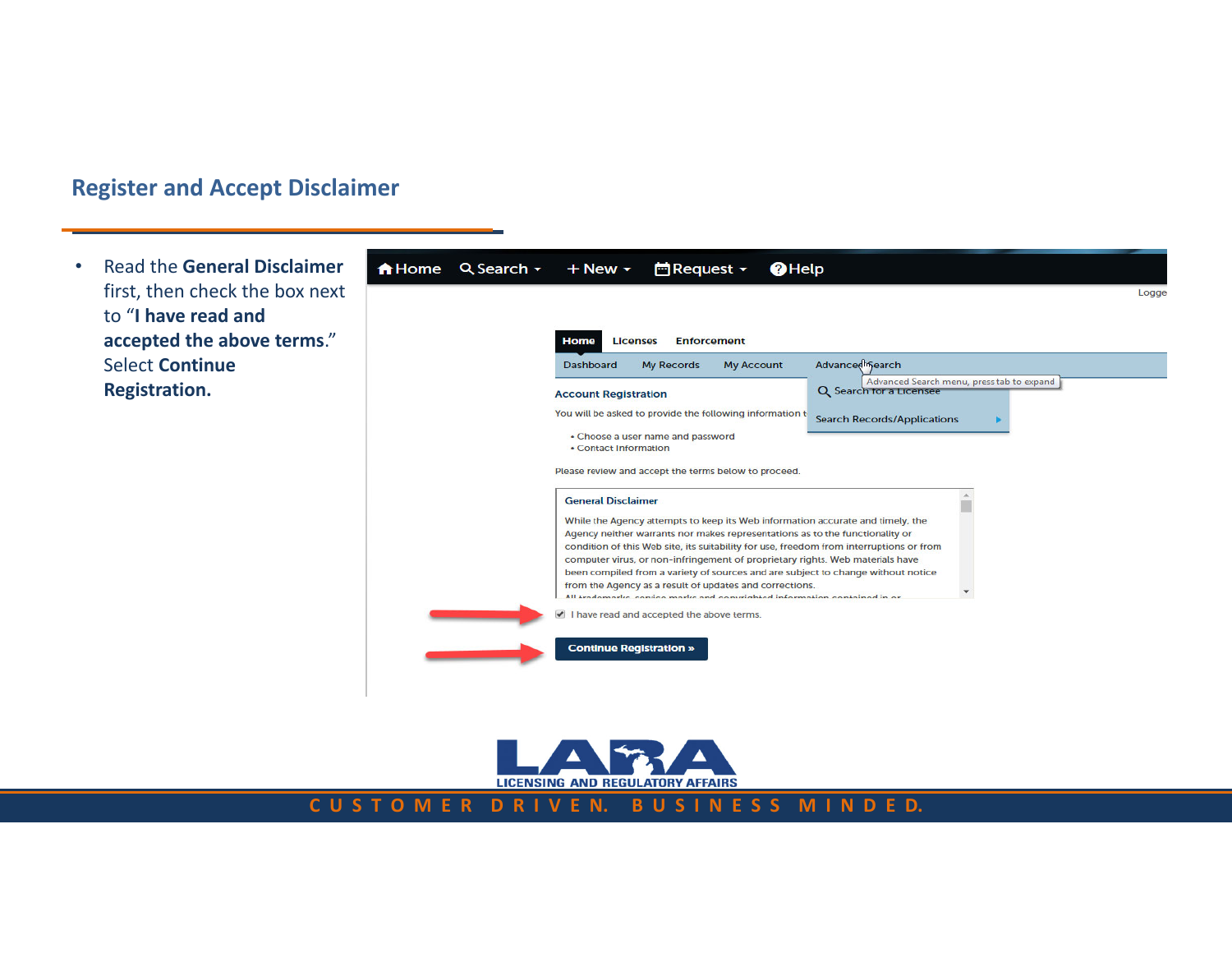## **Create User Name and Password**

Under **Login Information**, fill in \***ALL** required lines before proceeding. Under **Contact Information**, select **Add New**.

**C U S T O M E R** 

#### **Login Information**

Enter your User Name and Password. You must also enter a unique email address

|           | *User Name:<br>⋒                                                                                                                                              |
|-----------|---------------------------------------------------------------------------------------------------------------------------------------------------------------|
|           | * E-mail Address:                                                                                                                                             |
|           | * Password:                                                                                                                                                   |
|           | * Type Password Again:                                                                                                                                        |
|           | * Enter Security Question:<br>7                                                                                                                               |
| * Answer: | ⊚                                                                                                                                                             |
|           | <b>Contact Information</b><br>Please select whether you are registering as an individual or as an organization (business) and enter your contact information. |
|           | <b>Add New</b>                                                                                                                                                |
|           | Continue Registration »                                                                                                                                       |
|           |                                                                                                                                                               |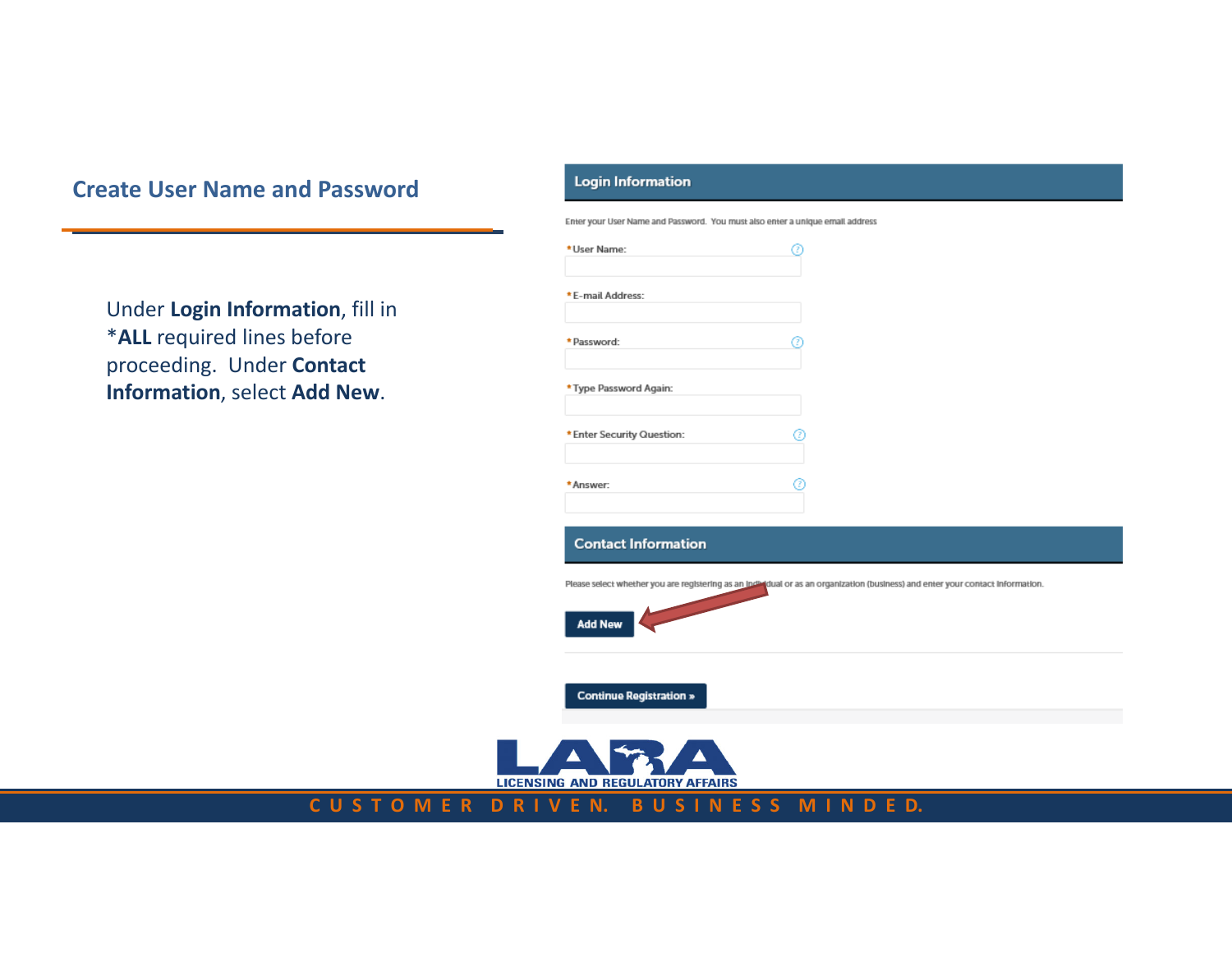## **Select Contact Type**

A box will appear. Under **Contact Type**, select **Individual**. Then select **Continue.**



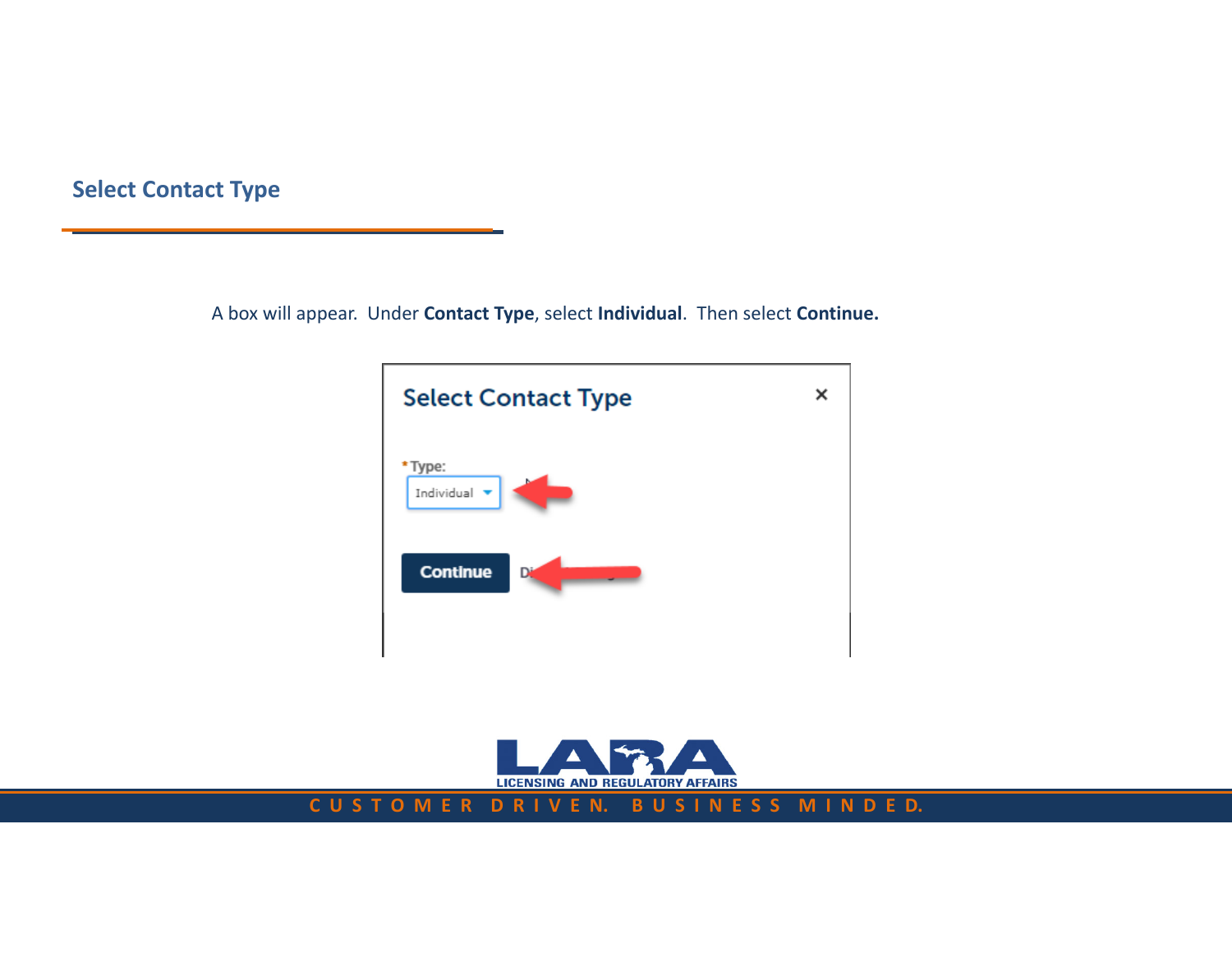## **Contact Information**

Enter **ALL** of your **Contact Information** in the boxes provided, including **SSN**. *If you are a current licensee enter the name exactly as it appears on your current license*. If you do not have a SSN, please complete a Social Security Number Affidavit for Licensure and upload to your documents found later in this presentation. Select preferred Channel as **Email**. Click on **Add Contact Address**.

| * First:                                                     | Middle:                                            | *Last:                  | Suffix:              |  |  |  |
|--------------------------------------------------------------|----------------------------------------------------|-------------------------|----------------------|--|--|--|
| <b>Social Security</b><br>Number:                            | *Birth Date:                                       | E                       |                      |  |  |  |
| * Primary Phone:                                             |                                                    | Primary<br>Extension:   |                      |  |  |  |
| Secondary Phone:                                             |                                                    | Secondary<br>Extension: |                      |  |  |  |
| *E-mail:                                                     |                                                    |                         | * Preferred Channel: |  |  |  |
|                                                              |                                                    |                         | $-Select-$           |  |  |  |
| <b>▼ Contact Addresses</b><br><b>Add Contact Address</b>     | To edit a contact address, click the address link. |                         |                      |  |  |  |
|                                                              |                                                    |                         |                      |  |  |  |
| Required contact address type(s):Malling<br>Showing 0-0 of 0 |                                                    |                         |                      |  |  |  |



**C U S T O M E R D R I V E N. B U S I N E S S M I N D E D.**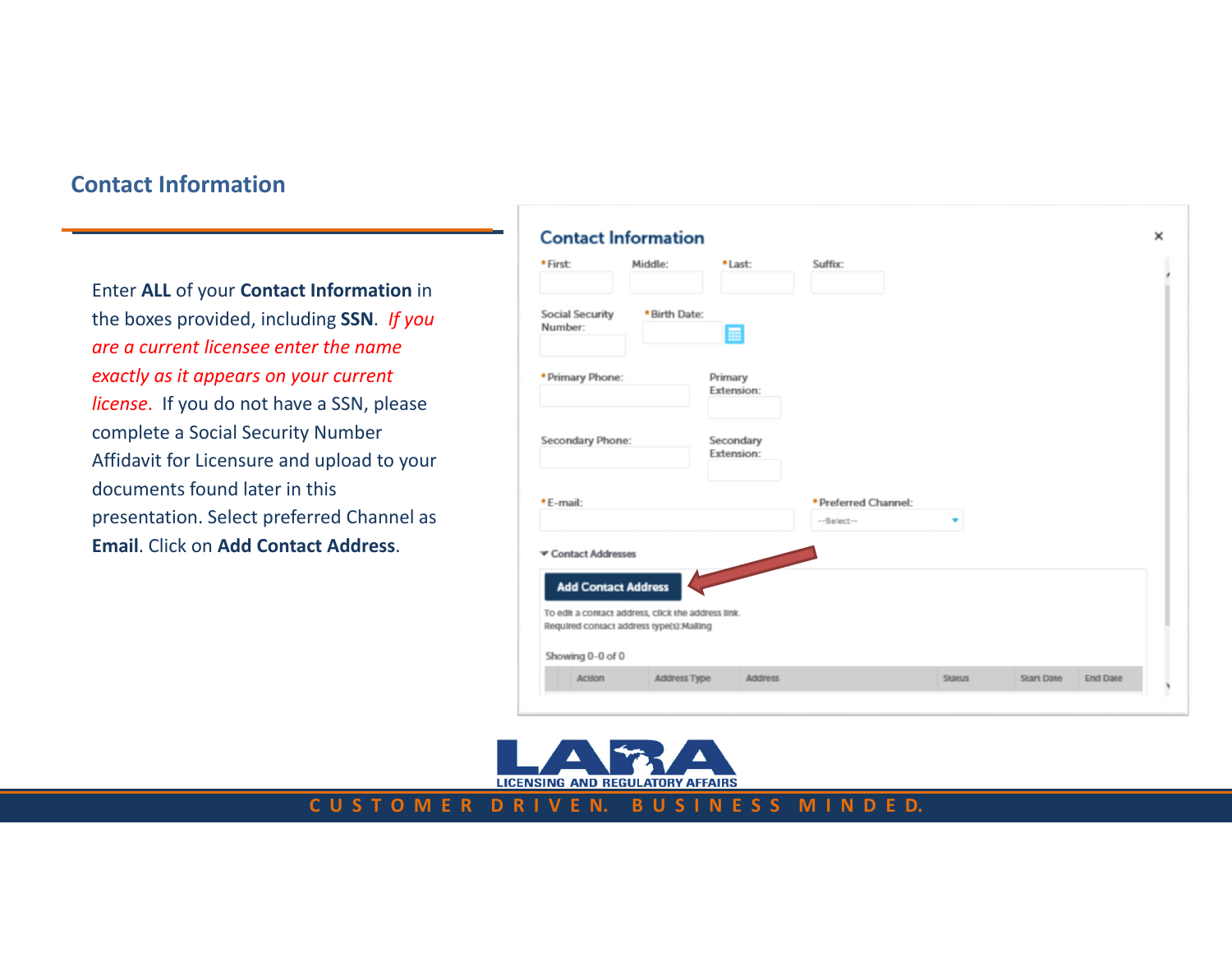## **Contact Information**

A new window will appear. First enter the **Start Date**‐today's date (mm/dd/yy), skip **End Date**, and type in the complete **Contact Address** (*city, state, zip, country*). Then, select **Save and Close**,

or **Save and Add Another** address.

| <b>Contact Address Information</b><br>$\times$<br>* fart Date:<br>End Date:<br>*Address Type:<br>扁<br>E<br>Mailing<br>$\mathbf{v}$<br>*Country/Region:<br>United States<br>۰<br>*Address Line 1:<br>Address Line 2:<br>Address Line 3:<br>*ZIP Code:<br>*City:<br>*State:<br>--Select--<br>$\overline{\phantom{a}}$<br><b>Save and Add Another</b><br><b>Discard Changes</b><br><b>Save and Close</b><br><b>Clear</b> | <b>Contact Information</b> |  | $\times$ |
|-----------------------------------------------------------------------------------------------------------------------------------------------------------------------------------------------------------------------------------------------------------------------------------------------------------------------------------------------------------------------------------------------------------------------|----------------------------|--|----------|
|                                                                                                                                                                                                                                                                                                                                                                                                                       |                            |  |          |
|                                                                                                                                                                                                                                                                                                                                                                                                                       |                            |  |          |
|                                                                                                                                                                                                                                                                                                                                                                                                                       |                            |  |          |
|                                                                                                                                                                                                                                                                                                                                                                                                                       |                            |  |          |
|                                                                                                                                                                                                                                                                                                                                                                                                                       |                            |  |          |
|                                                                                                                                                                                                                                                                                                                                                                                                                       |                            |  |          |
|                                                                                                                                                                                                                                                                                                                                                                                                                       |                            |  |          |
|                                                                                                                                                                                                                                                                                                                                                                                                                       |                            |  |          |
|                                                                                                                                                                                                                                                                                                                                                                                                                       |                            |  |          |
|                                                                                                                                                                                                                                                                                                                                                                                                                       |                            |  |          |
|                                                                                                                                                                                                                                                                                                                                                                                                                       |                            |  |          |
|                                                                                                                                                                                                                                                                                                                                                                                                                       |                            |  |          |
|                                                                                                                                                                                                                                                                                                                                                                                                                       |                            |  |          |
|                                                                                                                                                                                                                                                                                                                                                                                                                       |                            |  |          |

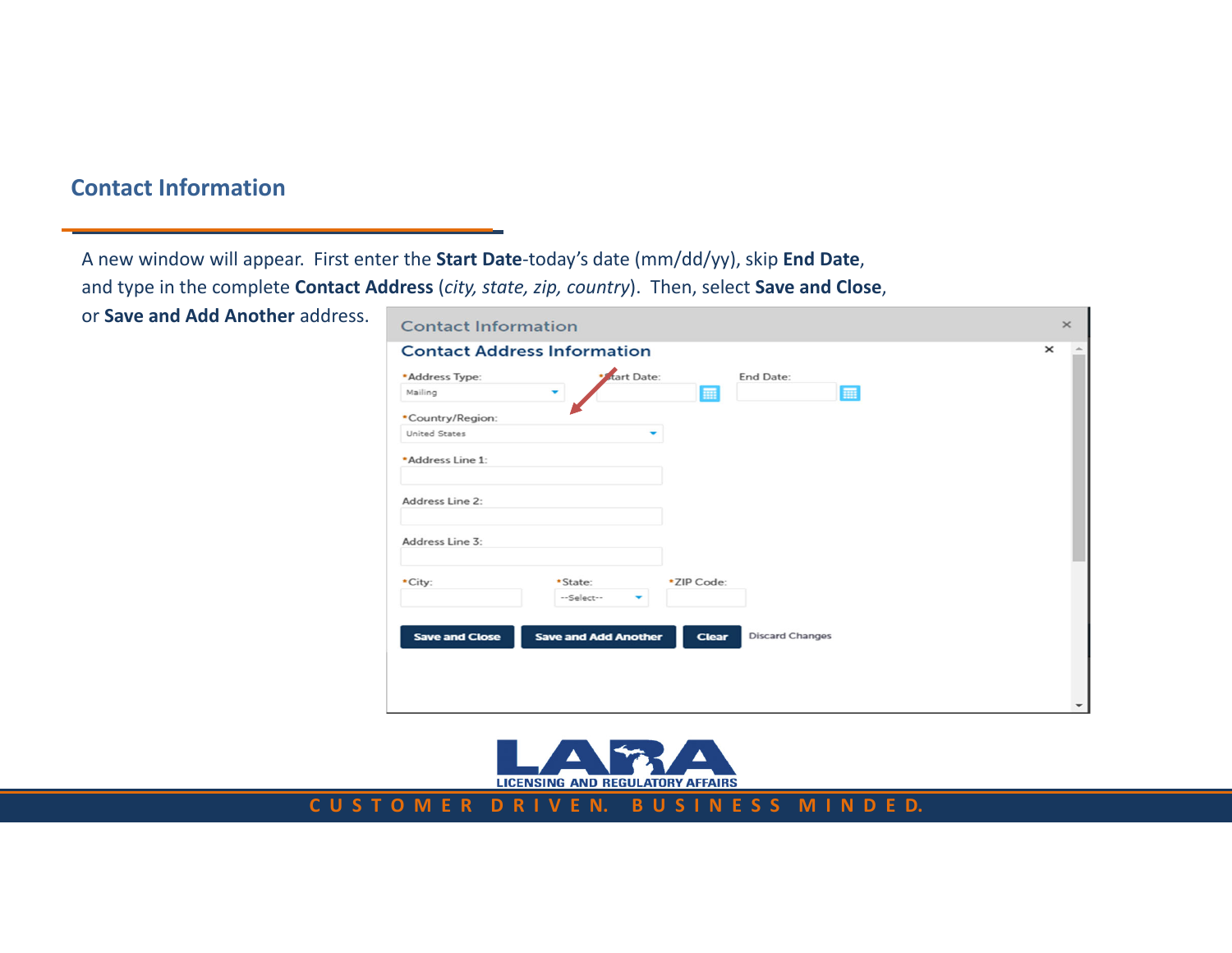## **Contact Information**

| <b>Add Contact Address</b>                                    |                                                                                           |                |               |                   |                 |
|---------------------------------------------------------------|-------------------------------------------------------------------------------------------|----------------|---------------|-------------------|-----------------|
| Required contact address type(s): Mailing<br>Showing 1-1 of 1 | To edit a contact address, click the address link.<br>Contact address added successfully. |                |               |                   |                 |
| Action                                                        | <b>Address Type</b>                                                                       | <b>Address</b> | <b>Status</b> | <b>Start Date</b> | <b>End Date</b> |
|                                                               |                                                                                           |                |               |                   |                 |

The address will now appear under the Contact Address box. Click **Continue.**





Check the box to confirm the information, click **confirm** and then **Continue Registration.** 

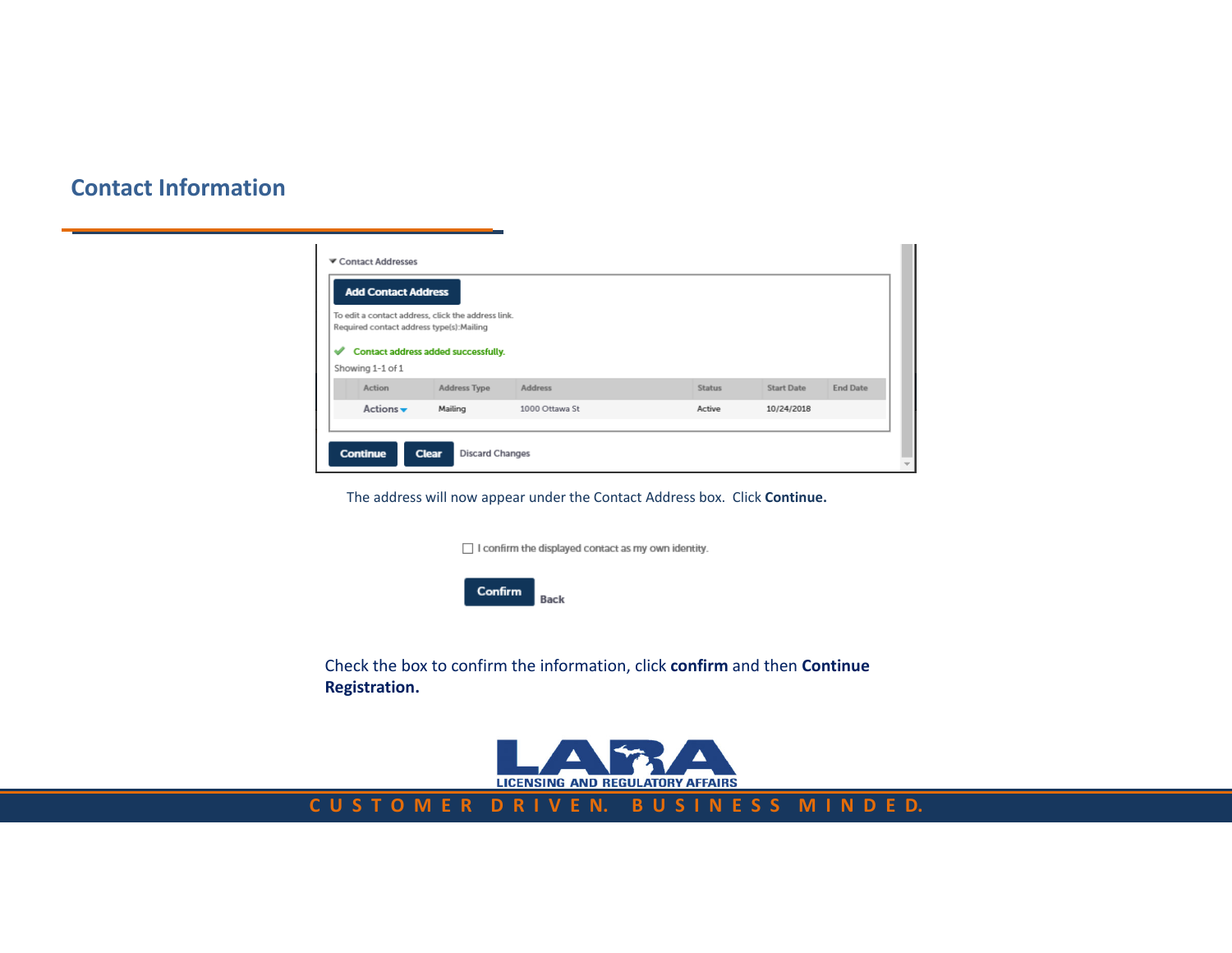#### **Your Account Has Been Created**

Afterward, you should see a green banner confirming, "**Your account has been created successfully. You may now login**." An automated message will be forwarded to your email confirming account registration. Please select **Home** , in the top left corner, then log in with the username/email, and password you created.

| <b>Home</b><br><b>Licenses</b><br><b>Enforcement</b>                                                                      |                                                                 |                     |                | • Rectangular Snip |                   |                 |
|---------------------------------------------------------------------------------------------------------------------------|-----------------------------------------------------------------|---------------------|----------------|--------------------|-------------------|-----------------|
| <b>Advanced Search</b>                                                                                                    |                                                                 |                     |                |                    |                   |                 |
|                                                                                                                           |                                                                 |                     |                |                    |                   |                 |
|                                                                                                                           | Your account has been created successfully. You may now login.  |                     |                |                    |                   |                 |
| Your account has been successfully created.<br>Congratulations. You have successfully created an account with the Agency. |                                                                 |                     |                |                    |                   |                 |
| <b>Account Information</b>                                                                                                |                                                                 |                     |                |                    |                   |                 |
| <b>User Name:</b>                                                                                                         | qirlnik1                                                        |                     |                |                    |                   |                 |
| E-mail:<br>Password:                                                                                                      | abcdefg@dogmail.com<br>******                                   |                     |                |                    |                   |                 |
| <b>Security Question:</b>                                                                                                 | favorite food                                                   |                     |                |                    |                   |                 |
| <b>Contact Information</b>                                                                                                |                                                                 |                     |                |                    |                   |                 |
| Jane Jones                                                                                                                | Primary Phone: 0000000000                                       |                     |                |                    |                   |                 |
| abcdefg@dogmail.com                                                                                                       | <b>Secondary Phone:</b>                                         |                     |                |                    |                   |                 |
|                                                                                                                           | <b>Secondary Extension:</b>                                     |                     |                |                    |                   |                 |
|                                                                                                                           | <b>Primary Extension:</b><br>Preferred Method of Contact: Email |                     |                |                    |                   |                 |
| <b>Contact Address List</b>                                                                                               |                                                                 |                     |                |                    |                   |                 |
| Contact Addresses                                                                                                         |                                                                 |                     |                |                    |                   |                 |
| Showing 1-1 of 1                                                                                                          |                                                                 |                     |                |                    |                   |                 |
|                                                                                                                           | <b>Action</b>                                                   | <b>Address Type</b> | <b>Address</b> | <b>Status</b>      | <b>Start Date</b> | <b>End Date</b> |
|                                                                                                                           |                                                                 | Mailing             | 1000 Main St   | Active             | 10/25/2018        |                 |
|                                                                                                                           | <b>LICENSING AND REGULATORY AFFAIRS</b>                         |                     |                |                    |                   |                 |